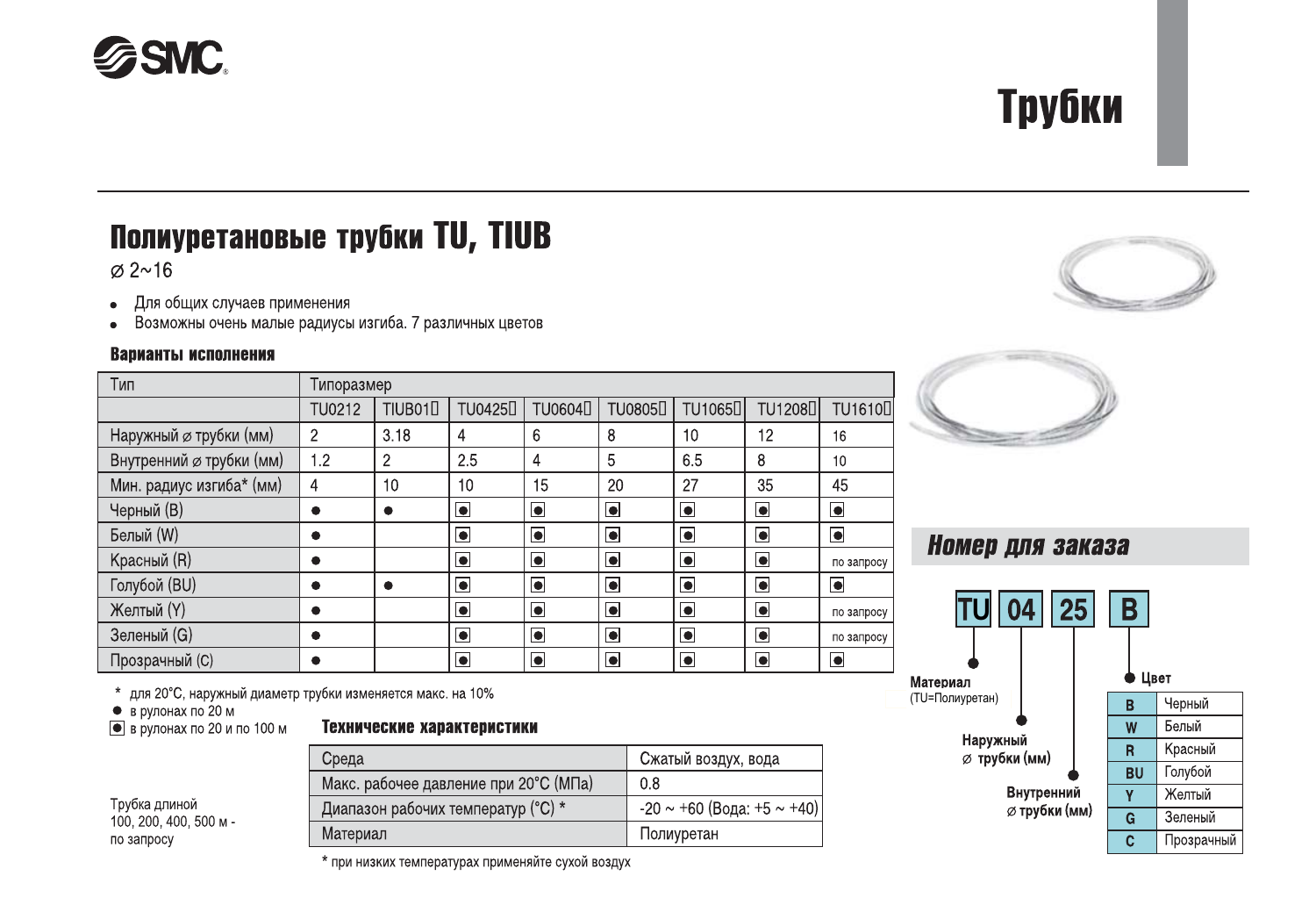# **Polyurethane Tubing 29 Colour Variations**



- ø2 to ø16 (Metric size)
- 1/8" to 1/2" (Inch size)
- For general pneumatic tubing

*Series TU/TIUB*

• Flexible



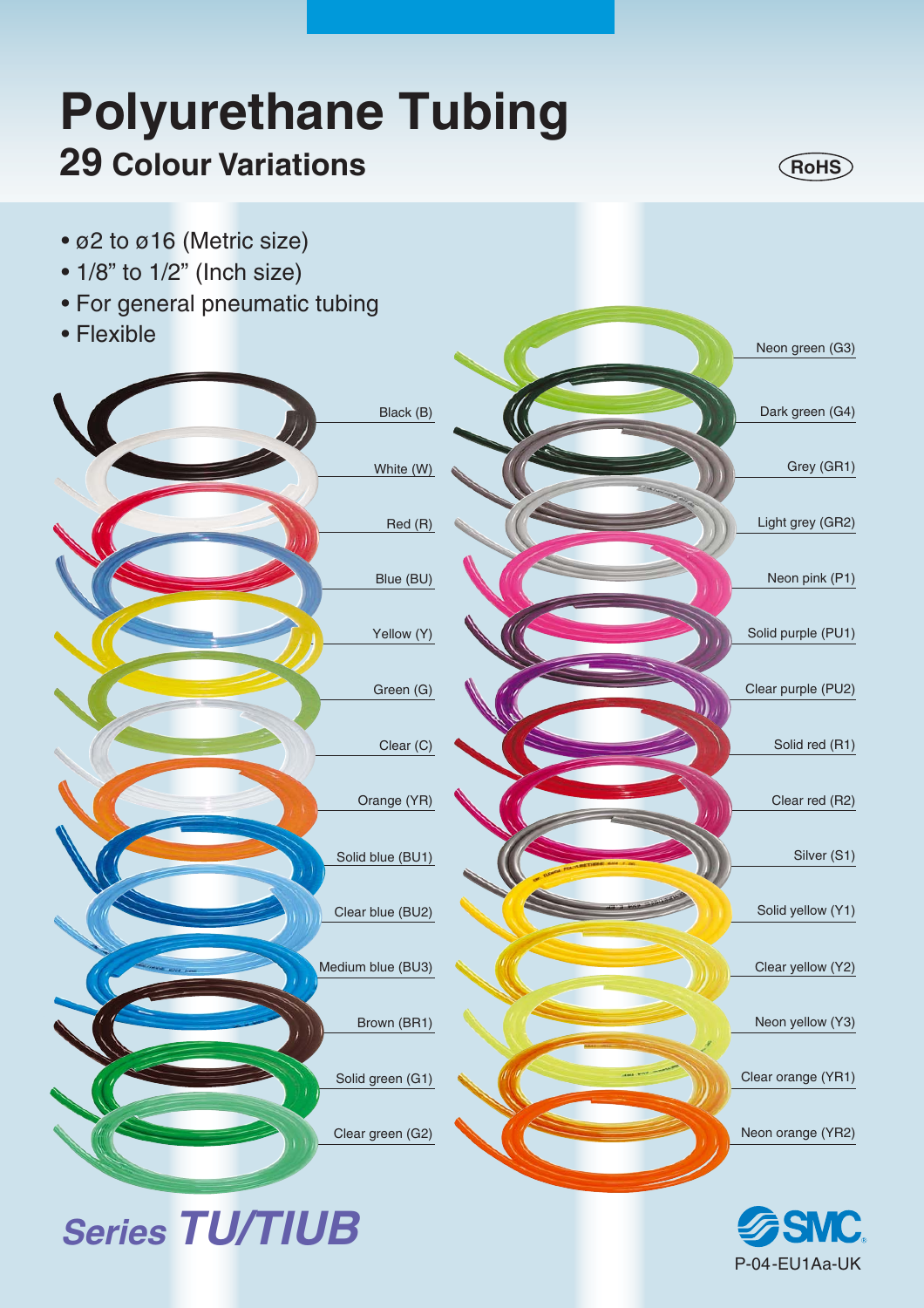|                         | <b>Series Table</b><br>◯:Standard model, △:Option model, ■:Upon receipt of order (Please contact SMC for details) |                                                                  |                           |    |               |                            |               |               |                   |                  |               |                 |               |
|-------------------------|-------------------------------------------------------------------------------------------------------------------|------------------------------------------------------------------|---------------------------|----|---------------|----------------------------|---------------|---------------|-------------------|------------------|---------------|-----------------|---------------|
|                         |                                                                                                                   | <b>Metric size (Series TU)</b><br><b>Inch size (Series TIUB)</b> |                           |    |               |                            |               |               |                   |                  |               |                 |               |
|                         | <b>Model</b>                                                                                                      | <b>TU0212</b>                                                    | <b>TU0425</b>             |    | TU0604 TU0805 | TU1065                     | <b>TU1208</b> | <b>TU1610</b> | <b>TIUB01</b>     | <b>TIUB05</b>    | <b>TIUB07</b> | <b>TIUB11</b>   | <b>TIUB13</b> |
| Tubing O.D. (mm)        |                                                                                                                   | $\overline{c}$                                                   | $\overline{4}$<br>(5/32") | 6  | 8<br>(5/16")  | 10                         | 12            | 16            | 1/8"              | 3/16"            | 1/4"          | 3/8"            | 1/2"          |
| Tubing I.D. (mm)        |                                                                                                                   | 1.2                                                              | 2.5<br>(0.098")           | 4  | 5<br>(0.197") | 6.5                        | 8             | 10            | 0.079"<br>(5/64") | 0.125"<br>(1/8") | 0.167"        | 0.25"<br>(1/4") | $0.333$ "     |
|                         | Min. bending radius (mm)                                                                                          | $\overline{\mathcal{L}}$                                         | 10                        | 15 | 20            | 27                         | 35            | 45            | 10                | 15               | 23            | 27              | 35            |
| <b>Symbol</b>           | <b>Colour</b>                                                                                                     |                                                                  |                           |    |               |                            |               |               |                   |                  |               |                 |               |
| в                       | <b>Black</b>                                                                                                      |                                                                  |                           |    |               |                            |               |               |                   |                  |               |                 |               |
| W                       | White                                                                                                             |                                                                  |                           |    |               |                            |               |               |                   |                  |               |                 |               |
| $\mathbb{R}$            | Red                                                                                                               |                                                                  |                           |    |               |                            |               |               |                   |                  |               |                 |               |
| <b>BU</b>               | <b>Blue</b>                                                                                                       |                                                                  |                           |    |               |                            |               |               |                   |                  |               |                 |               |
| $\overline{\mathbf{Y}}$ | Yellow                                                                                                            |                                                                  |                           |    |               |                            |               |               |                   |                  |               |                 |               |
| G                       | Green                                                                                                             |                                                                  |                           |    |               |                            |               |               |                   |                  |               |                 |               |
| C                       | Clear                                                                                                             |                                                                  |                           |    |               |                            |               |               |                   |                  |               |                 |               |
| <b>YR</b>               | Orange                                                                                                            |                                                                  |                           |    |               |                            |               |               |                   |                  |               |                 |               |
| <b>BU1</b>              | Solid blue                                                                                                        |                                                                  |                           |    |               |                            |               |               |                   |                  |               |                 |               |
| BU <sub>2</sub>         | <b>Clear blue</b>                                                                                                 |                                                                  |                           |    |               |                            |               |               |                   |                  |               |                 |               |
| <b>BU3</b>              | <b>Medium blue</b>                                                                                                |                                                                  |                           |    |               |                            |               |               |                   |                  |               |                 |               |
| <b>BRI</b>              | <b>Brown</b>                                                                                                      |                                                                  |                           |    |               |                            |               |               |                   |                  |               |                 |               |
| Gil                     | Solid green                                                                                                       |                                                                  |                           |    |               |                            |               |               |                   |                  |               |                 |               |
| G <sub>2</sub>          | Clear green                                                                                                       |                                                                  |                           |    |               |                            |               |               |                   |                  |               |                 |               |
| G <sub>3</sub>          | Neon green                                                                                                        |                                                                  |                           |    |               |                            |               |               |                   |                  |               |                 |               |
| C <sub>4</sub>          | Dark green                                                                                                        |                                                                  |                           |    |               |                            |               |               |                   |                  |               |                 |               |
| GR <sub>1</sub>         | Grey                                                                                                              |                                                                  |                           |    |               |                            |               |               |                   |                  |               |                 |               |
| GR <sub>2</sub>         | <b>Light grey</b>                                                                                                 |                                                                  |                           |    |               |                            |               |               |                   |                  |               |                 |               |
| P1                      | Neon pink                                                                                                         |                                                                  |                           |    |               |                            |               |               |                   |                  |               |                 |               |
| PUI                     | Solid purple                                                                                                      |                                                                  |                           |    |               |                            |               |               |                   |                  |               |                 |               |
| <b>PU2</b>              | Clear purple                                                                                                      |                                                                  |                           |    |               |                            |               |               |                   |                  |               |                 |               |
| R1                      | Solid red                                                                                                         |                                                                  |                           |    |               |                            |               |               |                   |                  |               |                 |               |
| R <sub>2</sub>          | <b>Clear red</b>                                                                                                  |                                                                  |                           |    |               |                            |               |               |                   |                  |               |                 |               |
| S <sub>1</sub>          | <b>Silver</b>                                                                                                     |                                                                  |                           |    |               |                            |               |               |                   |                  |               |                 |               |
| <b>Y1</b>               | Solid yellow                                                                                                      |                                                                  |                           |    |               |                            |               |               |                   |                  |               |                 |               |
| <b>Y2</b>               | <b>Clear yellow</b>                                                                                               |                                                                  |                           |    |               |                            |               |               |                   |                  |               |                 |               |
| Y <sub>3</sub>          | Neon yellow                                                                                                       |                                                                  |                           |    |               |                            |               |               |                   |                  |               |                 |               |
| YR <sub>1</sub>         | Clear orange                                                                                                      |                                                                  |                           |    |               |                            |               |               |                   |                  |               |                 |               |
| YR <sub>2</sub>         | Neon orange                                                                                                       |                                                                  |                           |    |               |                            |               |               |                   |                  |               |                 |               |
|                         | Length per roll (m)                                                                                               | 20                                                               |                           |    |               | 20, 100, 200 <sup>1)</sup> |               |               | 20, 100           |                  |               | 20              |               |

Note 1)  $\diamondsuit$ : 100 m roll, 200 m roll

#### **• Specifications**

| <b>Fluid</b>                     | Air. Water                                         |  |  |  |  |  |
|----------------------------------|----------------------------------------------------|--|--|--|--|--|
| Max. operating pressure at 20 °C | $0.8$ MPa                                          |  |  |  |  |  |
| <b>Burst pressure</b>            | Refer to the burst pressure characteristics curve. |  |  |  |  |  |
| <b>Operating temperature</b>     | -20 to 60 °C (Water: 0 to 40 °C) (No freezing)     |  |  |  |  |  |

Please contact SMC for other fluids.



Bend the tubing into a U shape at a temperature of 20 °C. Then with one side fixed, gradually close the other side and measure 2R at the point where the tubing folds or flattens, etc.

#### **• Burst pressure characteristics curve and operating pressure**

#### 5.0 Max. operating pressure (MPa) 4.0 Burst pressure 3.0 2.0 Max. operating pressure 1.0  $_{-20}^{0}$ −20 0 20 40 60 Operating temperature (°C)

Max. operating pressure (MPa)

#### • Min. bending radius • Burst pressure characteristics • Tubing durability (Reference value)

This value is a representative one from measurement and is not<br>the guaranteed tube durability.<br>The value of tubing durability under the conditions below is<br>**10 million times** (Condition: With grease on tubing surface)